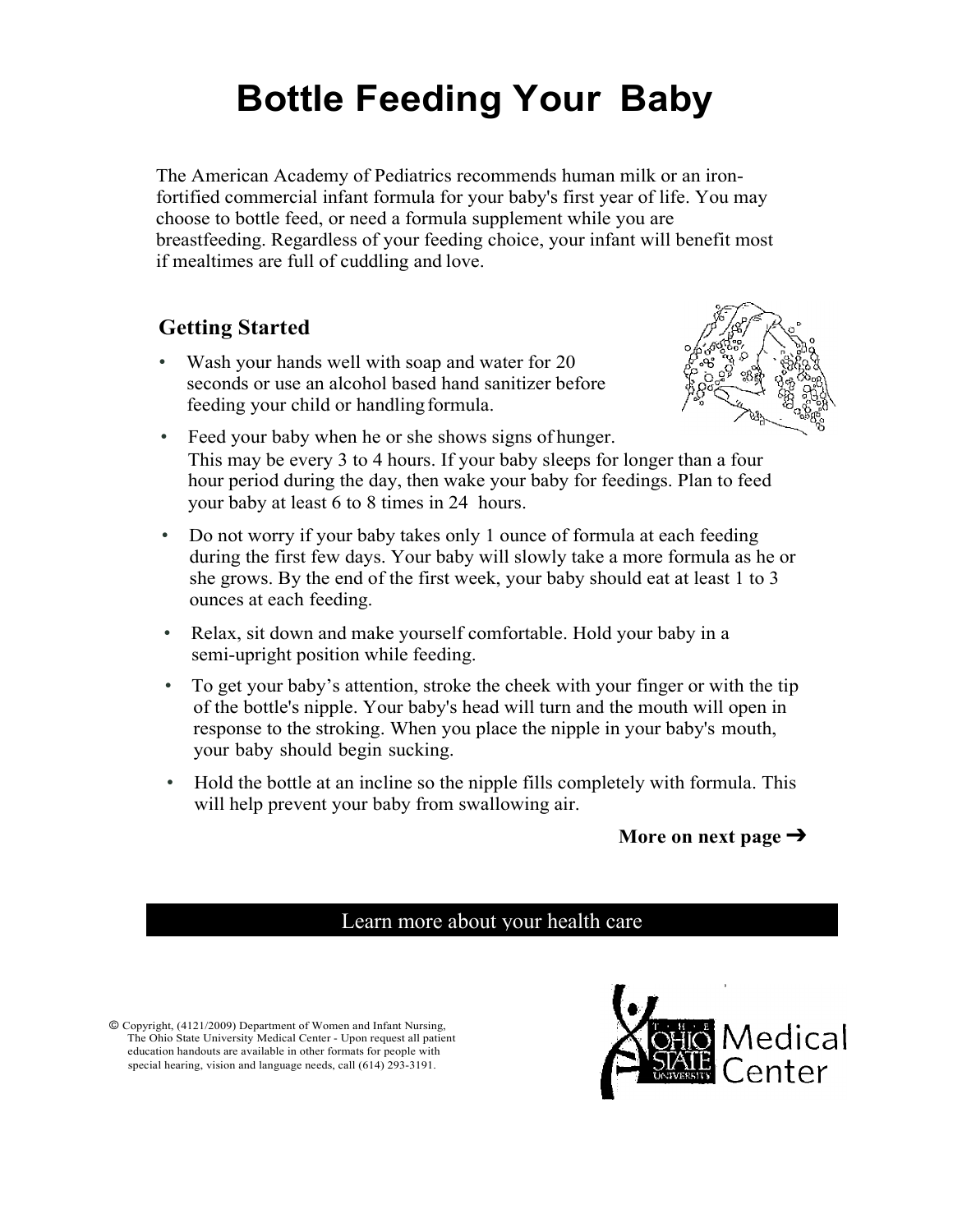Page 2

- If the baby is working too hard, tires easily or becomes frustrated, the hole in the nipple may be too small. If your baby gulps air or formula leaks out of the corners of the mouth the hole may be too large. To test the nipple, turn the bottle upside down. Formula should drip about 1 drop a second.
- About halfway through each feeding, stop and burp your baby. You also may try burping if your baby wants to stop eating too soon. Burping helps your baby get rid of the extra air in her or his stomach. The air causes a baby to feel full and uncomfortable. Spitting up a small amount of formula is normal and often happens at feeding time. (See the handout **How to Burp to Burp Your Baby.)**
- Allow your baby to decide when he or she has had enough to eat. Do not force your baby to finish a bottle. Towards the end of a feeding, the baby may fall into a light sleep. You may still notice some sucking movements. This is just a reflex and does not mean that the baby is still hungry. Let your baby suck on your finger or a pacifier.

Feeding time should be pleasant for both you and your baby. Hold your baby close and talk softly during the feeding. Skin to skin contact also will help you feel closer to your baby. This can be done by wearing short sleeves or partially undressing yourself and your baby. Your baby will enjoy the warmth and feel of yourskin.

#### **Common Questions about Formula:**

#### **How long will my baby need formula?**

Usually babies need to drink formula for the first year of life. Avoid adding anything to the formula including honey, sugar, cow's milk or cereal. Your baby will give you information when to start solid foods and cow's milk.

#### **What kind of formula should I give my baby?**

Talk to your baby's doctor about which formula is best for your baby. Formula comes in different forms. Here is some information on the ways formula is packaged and how to mix it. Also, check the expiration date on the label of the formula. It is not safe to give you baby expired formula.

#### • **Ready-to-Use Formula**

This type of formula comes in ready-to-feed 4 ounce bottles or cans of different sizes. If you buy the cans, pour the formula into a sterilized bottle. Place a sterilized nipple on the bottle after filling. Ready-to-use bottles do not come with a nipple. You will need to use your own sterilized nipple. This type of formula is the most expensive.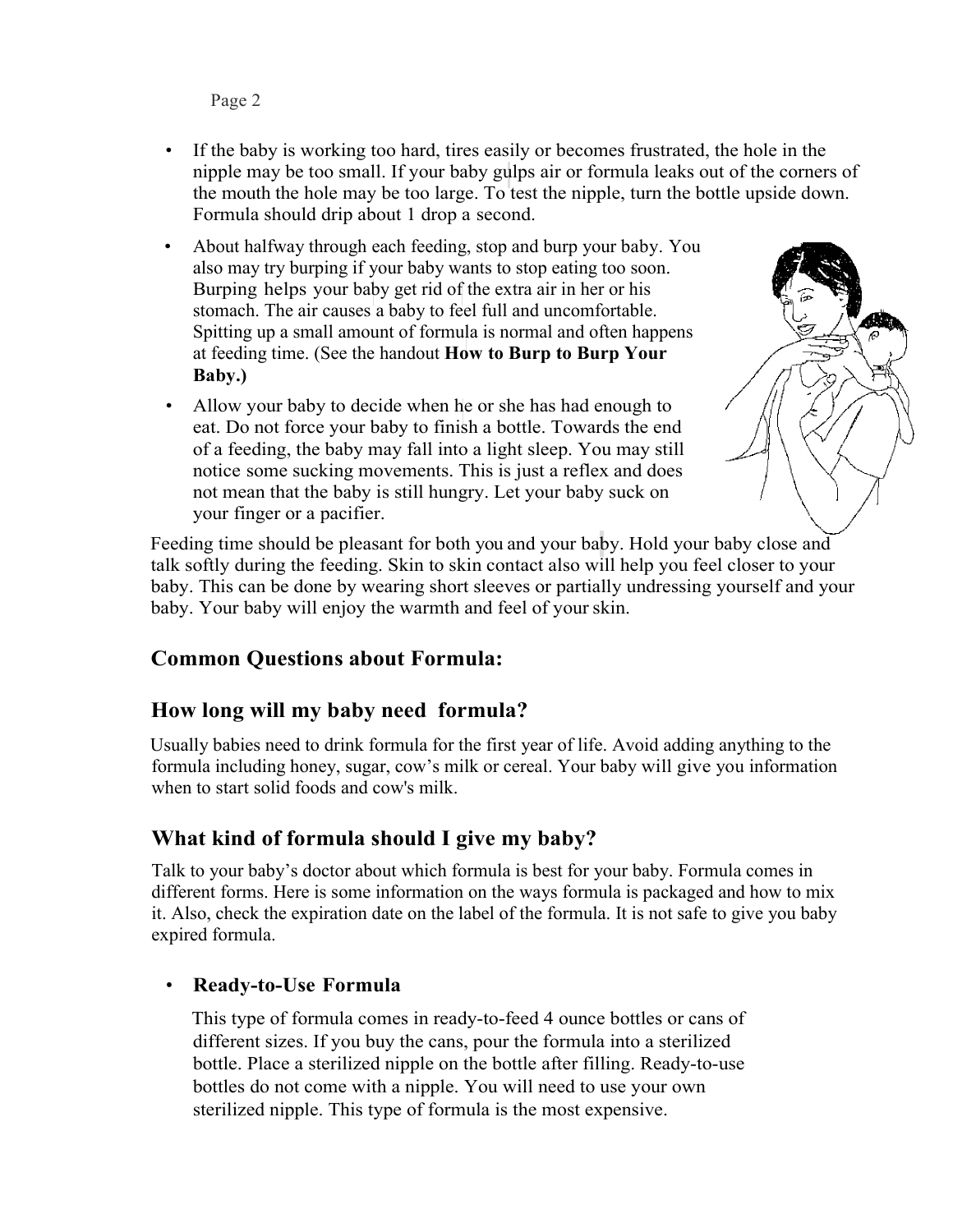#### • **Concentrate**

Concentrate will cost you less but you must read the mixing directions on the label. Mix the concentrate with equal amounts of water. For example, if you want 4 ounces of formula use 2 ounces of concentrate and 2 ounces of water. You will need sterilized bottles ready to fill after mixing the formula. Use a sterile nipple for feedings.

#### • **Powder**

The least expensive type of formula is powder, but it takes the most time to prepare. Mix 1 scoop of powder with every 2 ounces of water. For example, if you need to make 4 ounces of formula, use 4 ounces of water and add 2 scoops of formula. You will need sterilized bottles ready to fill after mixing the formula. This kind of ready-to-mix formula comes in cans or single-serve packets.

#### **Can I use tap water to mix formula?**

Yes, most pediatricians advise that you can use city tap water. Check with your baby's doctor to ask if boiling the water is necessary.

#### **How long should I refrigerate formula after mixing it?**

Use refrigerated formula within 24 to 48 hours of mixing. For your baby's safety, throw away unused formula after 48 hours.

#### **Can I change formula if my baby does not like it?**

Treat formula like a medicine. Call your baby's doctor for advice on changing the brand of formula. Do not change the brand because you have seen an advertisement or have a coupon for a different brand. If you think your baby does not like the formula or your baby has problems digesting it, **call your baby's doctor.**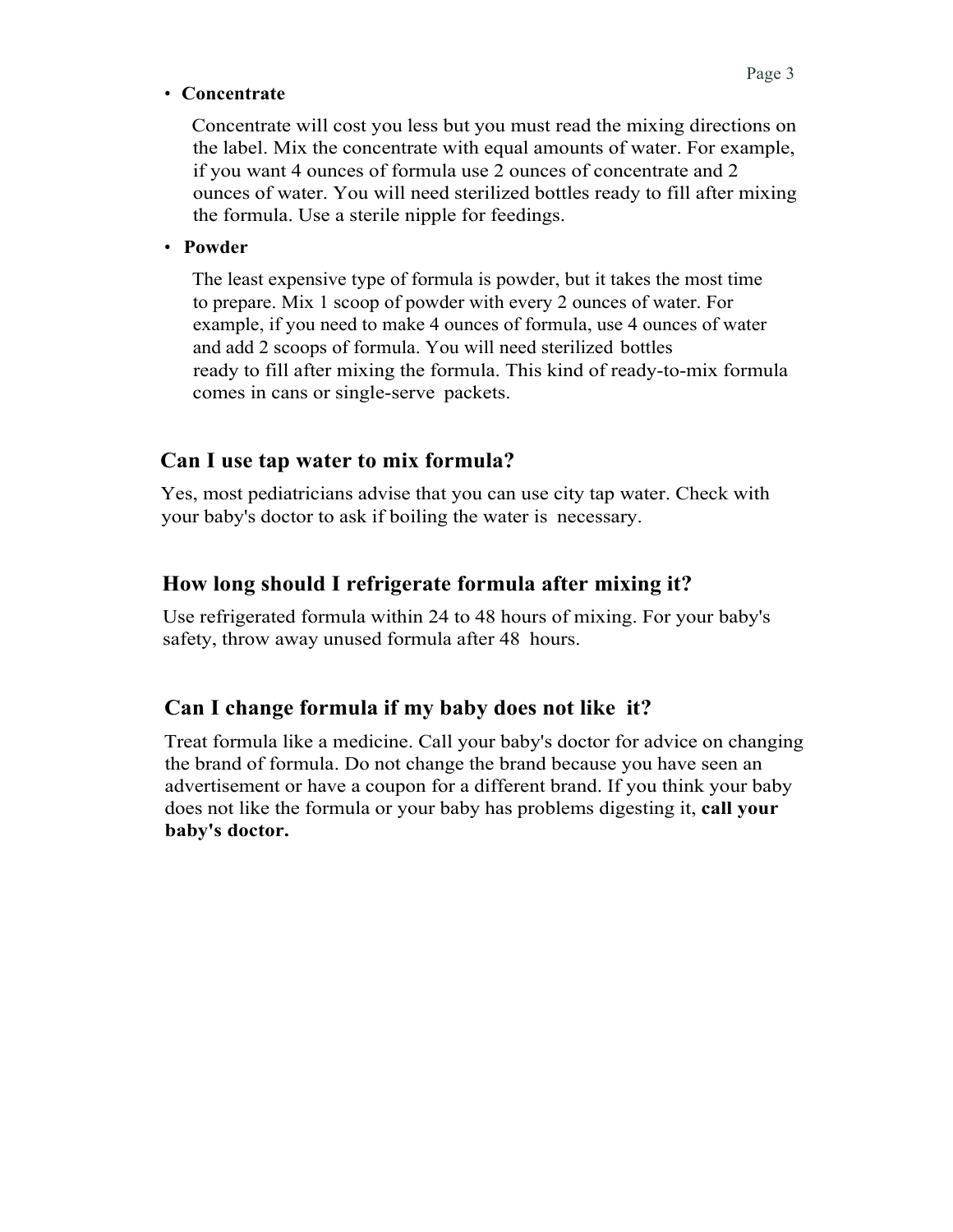Common signs to watch for when babies have problems with formula:

- Vomiting right after the feedings
- Recurring diarrhea or constipation
- Frequent bouts of crying after feedings
- Signs of colic with a firm, enlarged and tender tummy right after a feeding
- Fussy behavior and/or frequent night waking
- A rough, rash on the face and around the rectum (opening for bowel movements)
- Frequent colds and/or ear infections

#### **Talk to your baby's doctor if you see any of these signs.**

#### **What type of bottles and nipples should I use to feed my baby?**

No one type of bottle or nipple is better than another. You and your baby are the best judges. Here is some information to help you decide which type of bottles and nipples to use.

• **Bottles**

There are 2 types of bottles: glass bottles and plastic bottles. Some bottles use plastic liners. You may know them as the Playtex Nurser®. The plastic liners collapse while the baby feeds decreasing the amount of swallowed air.

The newest type of bottle is the Johnson & Johnson Healthflow®. This plastic bottle has a bend in the middle. The bend in this bottle fills the nipple completely with formula and helps prevent your baby from swallowing air during feedings. This reduces the amount of air swallowed.

• **Nipples**

Nipples come in many shapes and with different hole sizes. Shapes include the standard, natural shape (orthodontic), and expandable nubbin.The nubbin nipple is for use on plastic bottles with collapsible plastic liners.



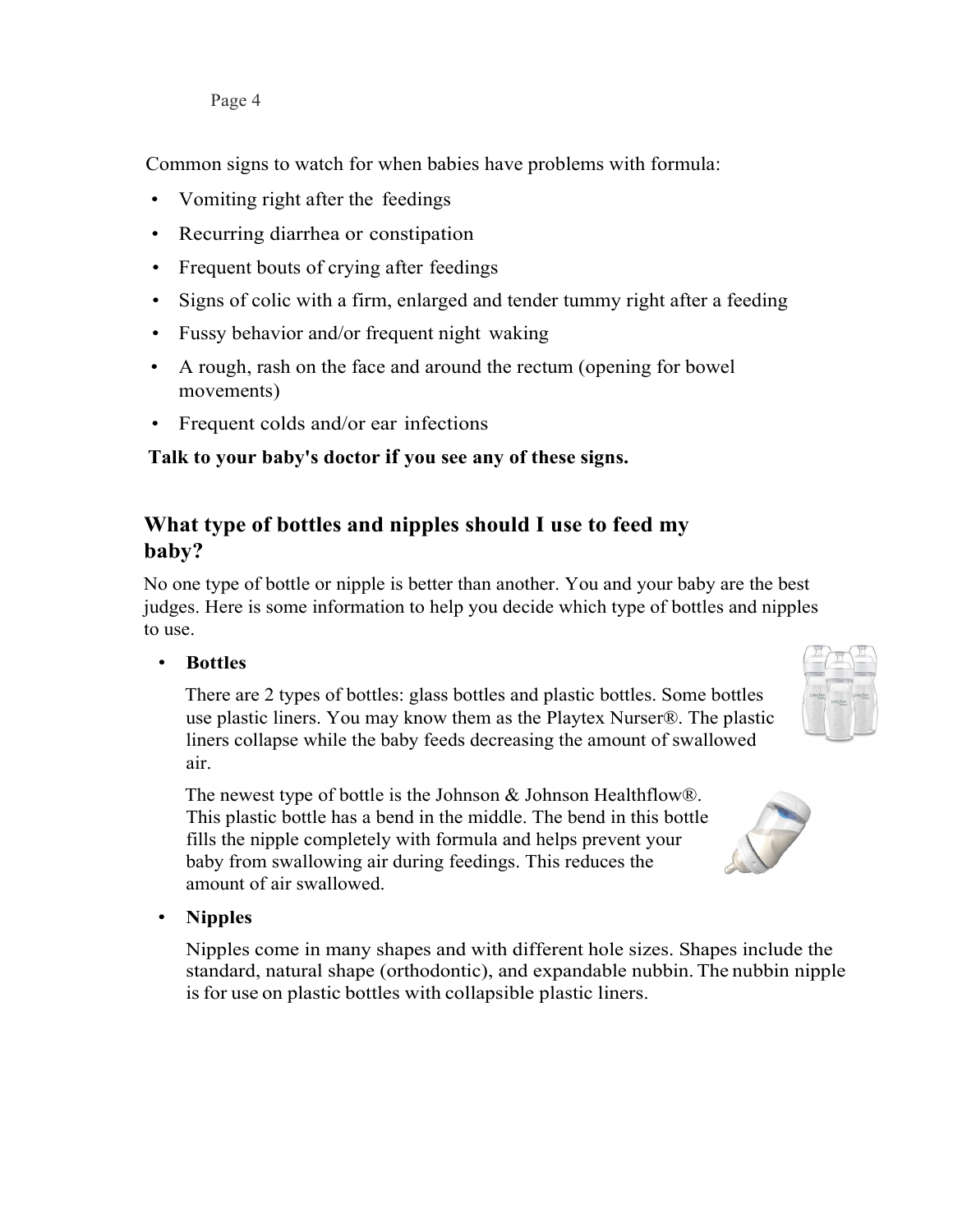Small nipple holes are for newborns drinking formula. Larger nipple holes are for older babies. Nipples made from silicone are the easiest to dean. do not get gummy, and do not taste rubbery.



#### **Do I need to sterilize bottles and nipples?**

Most health care providers recommend sterilizing bottles and nipples by placing them on the top rack of your dishwasher. If a dishwasher is hot available, check with your health care provider on sterilizing bottles and nipples. Please read the handout **How to Sterilize Baby Bottles and Nipples**  for more information.

#### **Should** I **give my baby water or other fluids?**

If your baby is getting enough to eat, you do not need to give your baby any other fluids like water or juice unless advised by your baby's health care provider. Extra water may be needed when your baby is older and eating solid food or during warm summer months.

#### **How will I know my baby is getting enough to eat?**

Ask yourself these questions if you are not sure:

- Does your baby suck and swallow without gagging or choking during feeding?
- Does your baby have 6 or more wet diapers over a 24-hour period?
- Does your baby have a bowel movement or dirty diaper every day?
- Is your baby sleeping between feedings?
- Is your baby gaining weight and filling out his/her baby clothes?

If you answer yes to these questions, you can be sure your baby is getting enough to eat. If **not, talk to your baby's doctor right away.** ·.,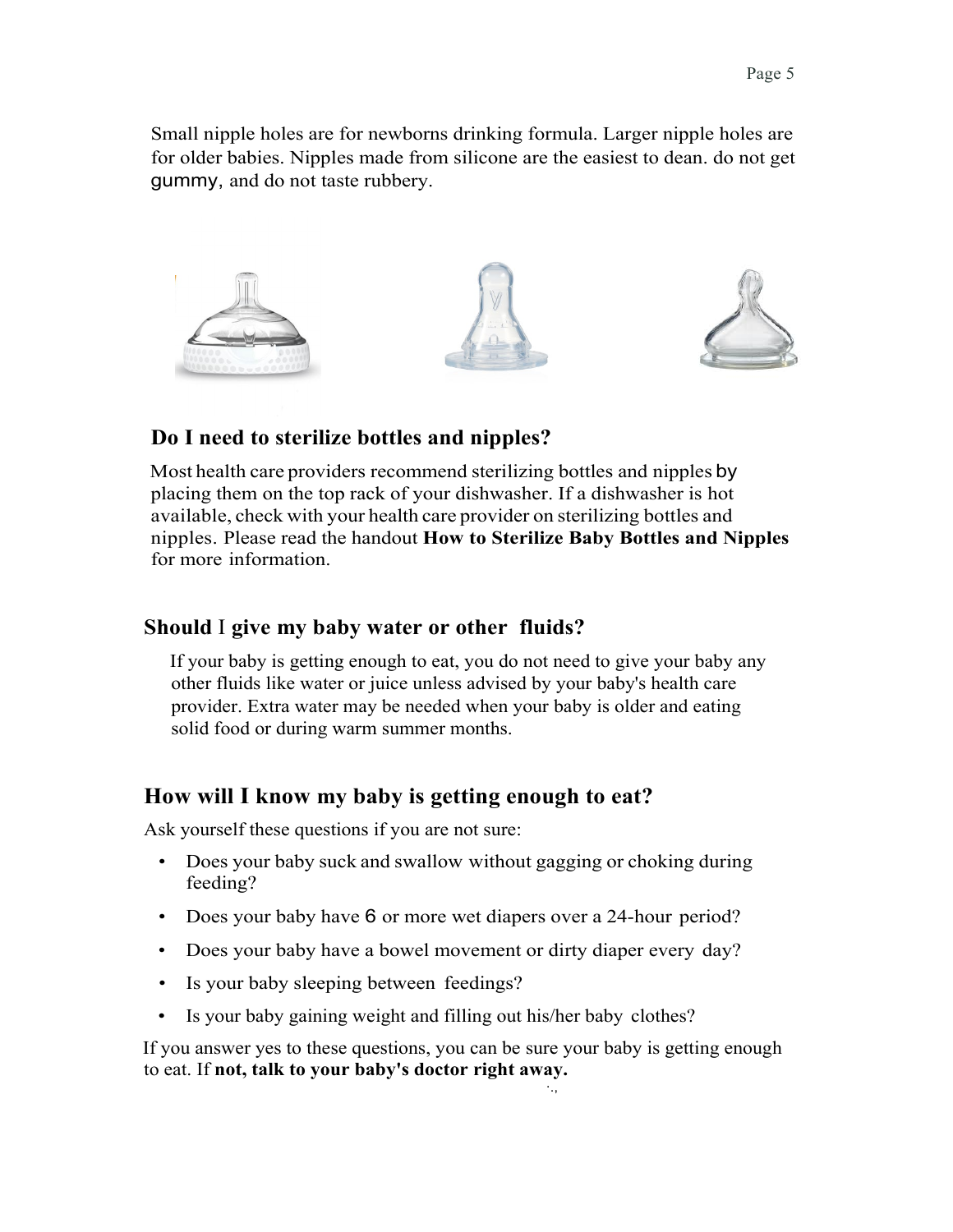Page 6

#### **What is the safest way to heat a bottle of formula?**

- The safest way to heat a bottle of formula is to run warm water over it or to place it in a pan of warm water. Use the formula right after you have heated it.
- . **Do not** place a bottle in a pan of water on the stove and bring it to a boil. This destroys the protein in the formula and makes it too hot for your baby to drink.

**Do not** microwave formula. Microwaving causes uneven heating. The bottle may feel cool to you, but the formula inside can be very hot and burn your baby.

• Always check the temperature first before giving a bottle to your baby. Shake a few drops on your inner arm. The formula is ready when it no longer feels cold.

#### **Other Safety Tips**

- Do not let the baby take a bottle of formula lying flat. Feeding a baby in this position increases the chance of ear infections and choking. Decay of baby teeth and jaw problems are also common if you feed in this position.
- Never lay a baby down with a propped bottle. Propped bottles increase the risk of choking.
- Know how to use a bulb syringe. Sometimes babies choke when you are feeding them. Your nurse will show how, to use the bulb syringe to suction your baby's mouth and/or nose.
- Discard any formula left in the bottle after a feeding. Formula spoils easily once bacteria from the baby's mouth backwashes into the bottle. If the baby does not finish the leftover formula within 3 hours, throw it away.
- Do not give your baby homemade formula. Formula made from cow's milk (fresh or evaporated) does not have the same nutrients as com1nercially made formula. Babies cannot digest cow's milk.

Enjoy your feeding time together. Relax and let your baby learn that feeding time is a pleasant time.